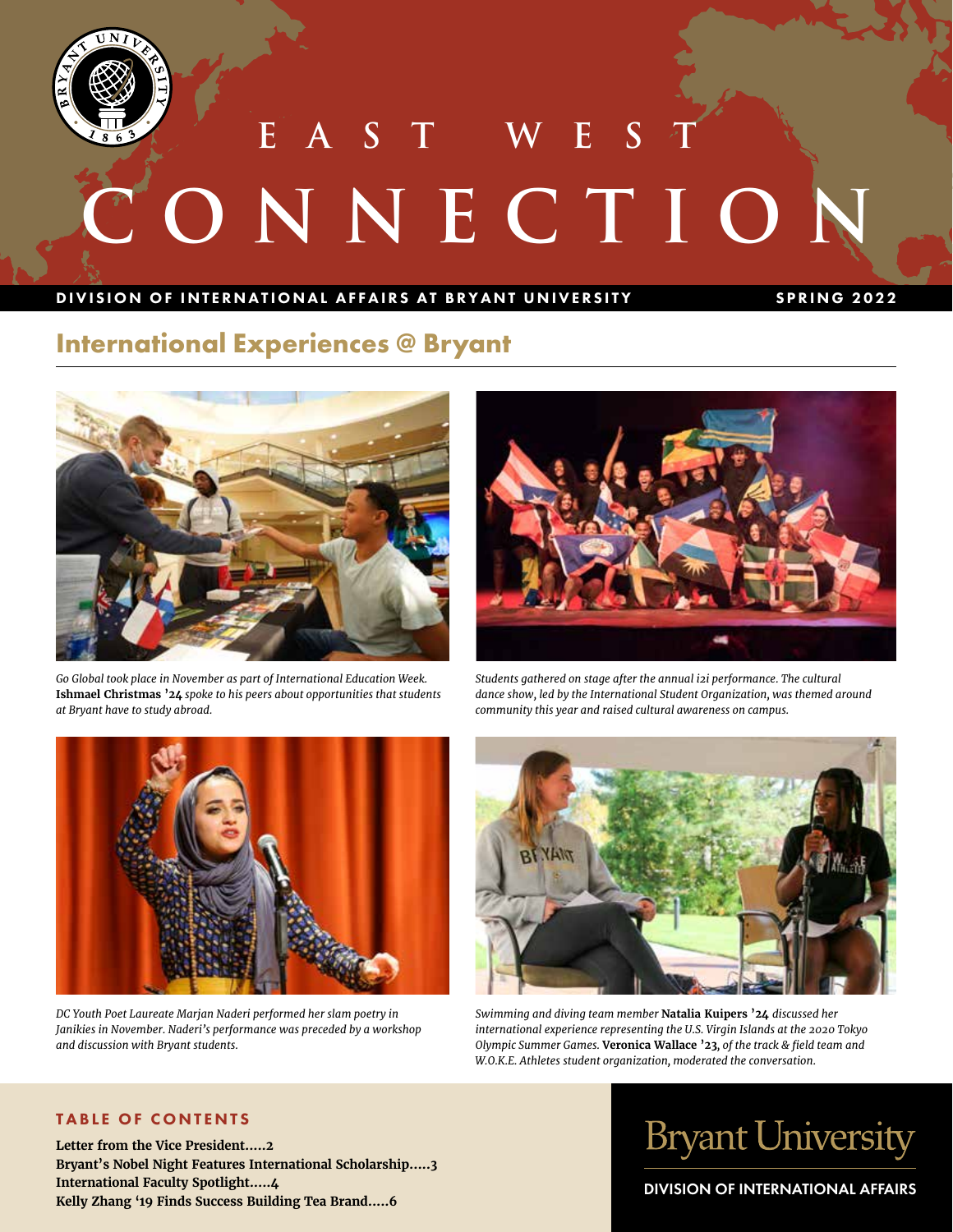### **Internationalization Laboratory Begins at Bryant**



### Dear Readers,

Welcome to a new issue of *East-West Connection*, the newsletter of Bryant's Division of International Affairs. It is hard to believe that we have already entered

the third year of a global pandemic and that COVID-19 has continued to impact our academic life and international programs in particular. However, Bryant is determined to overcome these challenges and provide our students with a rich college experience, including global learning opportunities, through commitment and innovation.

Even during the global pandemic, there are plenty of stories to tell regarding our international students, faculty alumni and globally focused programs held on the Bryant campus. In this issue, we feature international faculty who excel both in the classroom and in their profession, alumni who indulged their entrepreneurial spirit while they were still senior students on campus and, finally, Bryant's journey alongside other peer universities to reimagine international programs through a prestigious national program—the American Council on Education (ACE) Internationalization Laboratory.

With seven pillars identified through Bryant's Vision 2030 strategic plan, the upcoming Bryant ACE Internationalization Lab will integrate international and global learning components to strengthen these pillars. We have assembled a strong committee for the Bryant ACE Internationalization Lab, which is composed of faculty, students and staff members from every campus division, for the 18-month project, which will have a lasting impact on Bryant's future global engagement. Under the ACE model of internationalization (see accompanying diagram), the committee will

engage with the entire campus and seek input and participation from the entire Bryant community, both in Smithfield and in Zhuhai. You can learn more about the program on page 3.

You can also find an example of Bryant's globally focused education on page 3. International alumni bring rich experience back to campus and to the classroom and are always an inspiration for our students. Last semester Bryant students met and discussed this year's Nobel Prizes with an international student from Sweden and an alumnus scientist from Germany through a *Nobel Night* held as part of **Professor Qin Leng's** Nobel Prize in Biological Sciences course.

ryant University is one of only 13 international colleges and universities from around the nation in the American Council on Education (ACE) Internationalization Laboratory. A collaborative learning community, the ACE Internationalization Lab assists colleges and universities in analyzing current activities and formulating strategic plans to achieve their internationalization goals and strengthen their global engagement. Participation in the lab will enhance in the development of a comprehensive internationalization strategy for the University that aligns with Bryant's Vision 2030 Strategic Plan.

Bryant's diverse international faculty play a key role in the University's internationalization and provide global perspectives in the classroom and beyond. Page 4 features two excellent examples: **Dr. Sukki Yoon**, Professor of Marketing, was recently named Editor-in-Chief for a leading professional journal and **Dr. Xiaofei Pan**, Assistant Professor of Economics, links her teaching with real world issues.

Page 6 tells the story of two recent Bryant international alumni who started their bubble tea business during the pandemic while they were still Bryant students. It has been a journey of both challenges and joy for the two of them, leading to a growing brand with multiple stores in New England.

Through a campus-wide collaboration, the Division of International Affairs works to further its overarching goals to attract a diverse international student population to Bryant, provide international students with transformational, enhance global learning for all students both in and outside of classrooms and provide international opportunities and resources for faculty and staff regarding global

Then the Nobel Foundation in Stockholm, Sweden announces the year's Nobel Prize winners each October, the excitement travels all the way to Bryant's Smithfield, RI campus. Since 2009, **Qin Leng, Ph.D**., Professor of Science and Technology, has discussed the significance of that year's Nobel-winning science in her appropriately titled Nobel Prize in Biological Sciences course.

perspectives. The variety of globally related programs throughout the past semester, examples of which can be seen in the photo spotlight on page 5 and the stories on pages 8 and 9, are examples of the commitment.

To provide more global learning opportunities for all students, faculty and staff, on and off campus, the Division of International Affairs will continue to host a variety of international events as circumstances allow. Please check the Bryant University Events Calendar at **https://events.bryant.edu** for up to date information on this semester's events. Please enjoy this issue and we love hearing your thoughts regarding our programs. We also look forward to your participation in the upcoming Bryant ACE Internationalization Laboratory.

**ACE Model for Comprehensive Internationalization** 



*Hong Yang, Ph.D. Vice President for International Affairs Charles J. Smiley Chair Professor*

This semester, a campus-wide committee will gather perspectives on the future of international programs at the University and virtual site visits will connect ACE experts

and advisors with University leadership and stakeholders. An internationalization review process for current programs will carry on into the summer and a peer-review process is scheduled for fall 2022, followed by a final report due from ACE in early 2023.



**Hong Yang, Ph.D.**, Dr. Charles J. Smiley Chair, Professor of Science and Technology and Vice President for International Affairs, working with colleagues across campus, ACE program staff, expert lab advisors and other members of the lab cohort to evaluate and enhance Bryant's international programs. Dr. Cheryl Matherly, Ed.D, Vice President and Vice Provost for International Affairs at Lehigh University, will serve as an ACE advisor for the learning community.

As Bryant continues to educate and inspire students to become innovative leaders with character around the world, internationalization efforts continue to be a core component

of that mission. *The Bryant ACE Internationalization Laboratory will develop strategies that integrate international programs into the priorities identified through Vision 2030, Bryant's strategic plan. It will strengthen these emerging pillars established through Vision 2020.*

### **Bryant's Nobel Night Features International Scholarship**

The class provides an understanding of the development of modern biological sciences and covers basic biological scientific principles in major sub-disciplines. Through examining major Nobel Prize-winning research in biology, it provides insight into the unique mindsets of Nobel laureates, noting the creativity and logical reasoning behind their work. Students also learn about the social and business impacts of the researchers'

scientific contributions, demonstrating how scientific knowledge affects politics, history,



religion and daily life.

This year, the course's *Nobel Night* focused on the work of Klaus Hasselmann, who was awarded the 2021 Nobel Prize in Physics for his work on modeling Earth's climate. The event welcomed Environmental Science major **Elin Svard '22** and **Robert Patalano '08, Ph.D.**, a postdoctoral research fellow at the Max Planck Institute in Jena, Germany, where Hasselmann served as Director, to share their perspectives. They were joined by **Professor Hong Yang**, Charles J. Smiley Chair Professor and Vice President for International Affairs, and Kevin Burke, Research Assistant at the Laboratory for Terrestrial Environments, for the conversation.

*Nobel Night* provided students with the opportunity to engage the speakers in an active conversation about the science and business of climate change. The students noted that they appreciated the guests' extensive research experience working on today's most urgent challenge and the international connections the speakers brought to their classroom learning.



*Environmental Science major Elin Svard '22 discusses the significance of Klaus Hasselmann's work that led to his 2021 Nobel Prize in physics.*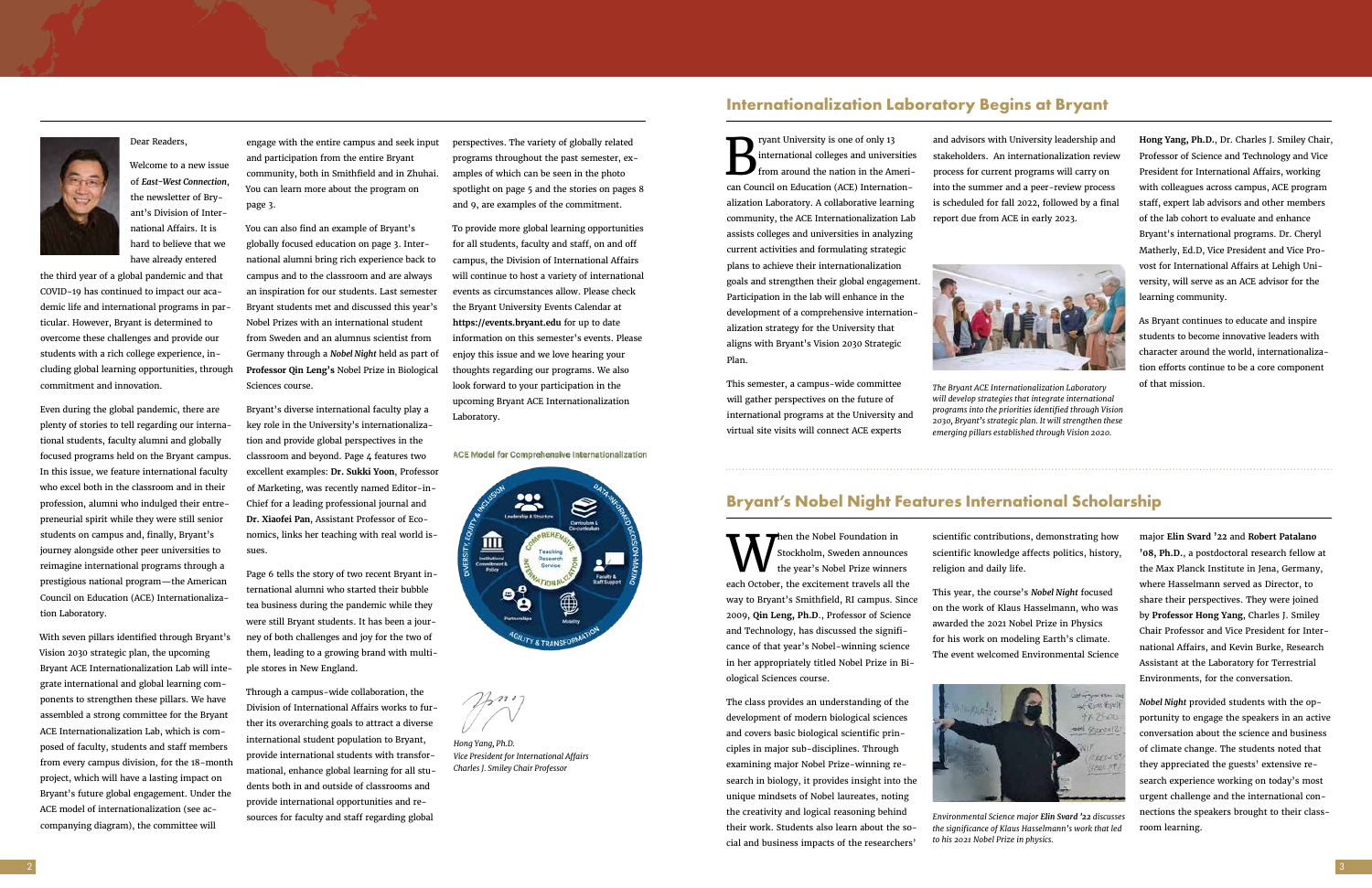## **INTERNATIONAL FACULTY SPOTLIGHT – Experiences @ Bryant** PHOTO HIGHLIGHTS – International Experiences @ Bryant **Professor of Marketing, Sukki Yoon, Ph.D. Named Editor-in-Chief of Leading Professional Journal**

![](_page_2_Picture_14.jpeg)

*Professor of Marketing Sukki Yoon, Ph.D Assistant Professor of Economics Xiaofei Pan, Ph.D.*

**Sukki Yoon, Ph.D**., Professor of Marketing, is the new Editor-in-Chief of the *Journal of Current Issues & Research in Advertising* (JCIRA), a leading resource for marketing professionals. His term began January 1.

The JCIRA provides a platform to examine the role of advertising in society and to debate the current and enduring issues of the field. The journal features only the best literary reviews, theoretical and applied data-driven works and conceptual papers, with published works having gone through a rigorous, double-blind peer-review process. Yoon is working to bring the already renowned journal to an even larger audience.

An award-winning marketing researcher, Professor Yoon's work spans a wide variety of diverse topics ranging from the fundamental questions of consumer behavior to issues that enhance marketing managerial decisions. He has been published in a range of top international journals and publications, including the *European Journal of Marketing,* the *International Journal of Advertising* and the *International Journal of Consumer Studies*.

One of his latest research projects, which tested the effectiveness of 360-degree rotatable product images on consumer purchase intention, was published in the *Journal of Retailing and Consumer Services* in October 2021.

In addition to his role at the JCIRA, Yoon also serves as the Associate Editor of the International Journal of Advertising and as an editorial review board member for several other publications, including the *Journal of Business Research, the Journal of Advertising* and the *Journal of Global Sport Management*.

**Assistant Professor of Economics, Xiaofei Pan, Ph.D. links economics and real world issues**

Economics occupies a unique space and is easily integrated with other subjects says **Xiaofei Pan, Ph.D.**, Assistant Professor of Economics at Bryant University. "Few subjects can be in both business and liberal arts," she notes. "In fact, it has a lot of inclusiveness." That philosophy is a perfect fit for Bryant's unique interdisciplinary education, which seeks to integrate business, the liberal arts and health sciences while emphasizing real-world preparation and a global mindset.

The University's integrated curriculum, high-caliber faculty and national reputation are what attracted Pan to Bryant in 2017. Since then, the abundance of opportunities for experiential learning and internships available to Bryant students has impressed her.

Dr. Pan is proactive about connecting with her students and wants them to know that they have direct access to her. **"Even if students are only taking an elective or minor, I will send them an email saying that if they have any questions, they can come to me to answer them directly,"** she says.

To students studying economics, Dr. Pan says that industry will continue to recruit talent who can demonstrate both technical and analytical skills. Her advanced courses prepare students to work with software like Stata, which is used by industry professionals, to solve real-world problems.

![](_page_2_Picture_12.jpeg)

![](_page_2_Picture_17.jpeg)

*Faculty members at Bryant Zhuhai and students in the Bryant Zhuhai Class of 2025 during that campus's IDEA Program, held in December.* 

![](_page_2_Picture_29.jpeg)

*The Phong (Justin) Ngo '22 took center stage during the International Student Organization's i2i cultural dance show.*

![](_page_2_Picture_19.jpeg)

*Melanie Cluley '21MBA, Assistant Director of Diversity, Equity & Inclusion at Bryant University, (right) with members of the Bryant community during the University's Festival of Lights in December* 

![](_page_2_Picture_31.jpeg)

*Vaishnavi Velagapudi '23 talks with Kaoru Paganelli, Assistant Director, Office of International Students and Scholars, during her Global Community Hour presentation on Oman in October.*

![](_page_2_Picture_21.jpeg)

*Edoardo Valle presented his hometown of Trento, Italy during a Community Global Hour in November.* 

*Xianyi (Nancy) Zeng '21, '22MPA at Festival of Lights on December 1, 2021.*

![](_page_2_Picture_34.jpeg)

![](_page_2_Picture_23.jpeg)

*The Bryant University Dragon Dance Team spans the stage at i2i with their signature dragon and performance.* 

*Bryant's held its sixth annual I Stand with Immigrants panel on October 28, 2021. From Left: Panel organizers Senior Lecturer of Modern Language Patricia Gomez and Tanialyz Almenas '22; Alejandro Vaquerano '23, Sofia Vittori '23, Ramon Luis Fille '22 and Manuela Duque '19.*

![](_page_2_Picture_28.jpeg)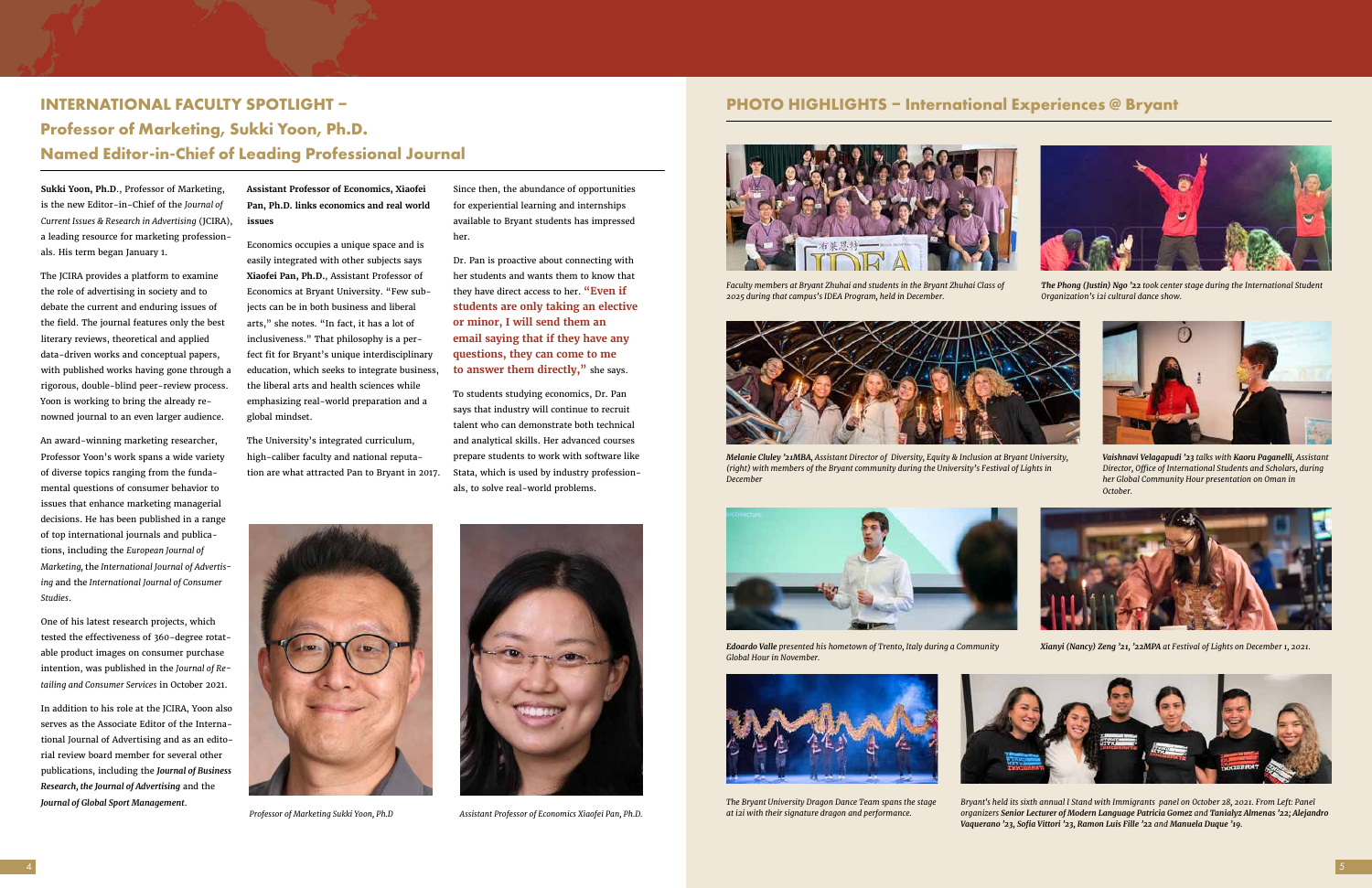### **Kelly Zhang '19 Finds Success Building Tea Brand**

**Kelly Zhang '19** has a true entrepreneurial spirit. Together with fellow Bryant alumnus **Jason Yu '19**, she is the owner and operator of a growing number of bubble tea shops in the Northeast. Zhang and Yu co-founded the brand Ten One Tea House, which currently has locations on Newbury Street in Boston and Thayer Street in Providence. In addition, the duo owns and operates a VIVI Bubble Tea franchise.

Zhang majored in Global Supply Chain Management and minored in Psychology at Bryant. She first chose to come to the United States from China to study when she was fourteen years old. "I felt the sooner that I went overseas; the better I would understand the world," she says. A campus visit as a high school student convinced Zhang and several of her high school classmates Bryant was where they wanted to study. The natural beauty of the campus, the safe environment and the enduring friendships she established through the University's 4MILE and New Student Orientation programs proved to her that she had made the right decision.

Zhang and Yu opened their first VIVI Bubble Tea franchise during their senior year at Bryant. "There was an inevitable time conflict between schoolwork and entrepreneurship at that time," Zhang says. "We went to the shop immediately after class and did not go home until the end of business hours—and that shop is a two-hour drive from campus."

Starting out from scratch was a struggle as their first Ten One Tea House location opened in February 2020, just before the pandemic hit.

**"When you start a business, you find that your responsibilities and the pressure become heavier and are accompanied by real-world consequences,"** Zhang notes.

But that setback also had a silver lining, says Zhang, as it provided them with a chance to settle down and adjust. She says that it gave them more time to deal with problems, integrate new ideas and identify operational efficiencies. The pair's enthusiasm and dedication have continued throughout the pandemic and they have opened a second Ten One Tea House in Providence.

Working to build the Ten One Tea House brand and influence, Zhang remains optimistic about the future. She and her partner plan to open two more locations in early 2022, Ten One Fenway in Boston and Ten One Assembly Row in Somerville, MA.

![](_page_3_Picture_1.jpeg)

*Kelly Zhang '19 is focused on bringing the Ten One Tea House to more consumers in 2022. Photo courtesy of Ten One Tea House.*

### **Staying Engaged with International Affairs**

Bryant's commitment to a healthy and safe learning environment continued throughout the fall 2021 semester and, through the diligence of our community members, COVID-19 case numbers remained low. Because of this focus on safety, a variety of internationally themed events and programs were able to be held, providing on-campus opportunities for global learning outside of the classroom.

In early October, as part of Bryant's annual Day of Understanding, **Li Wei Yang**, Curator of Pacific Rim Collections at The Huntington in California, presented *Y.C. Hong: Advocate for Chinese-American Inclusion*. Yang's lecture and accompanying exhibit detailed the contributions of You Chung ("Y.C.") Hong, a major figure during the period of the Chinese Exclusion Act, through a display of historical documents, correspondence, photographs, maps and ledgers.

On Oct. 15, **Vaishnavi Velagapudi '23** highlighted the rich culture of the country of Oman through a *Global Community Hour*

presentation.

On Oct. 20, Bryant's Division of International Affairs hosted *Sports Across the Globe*, a program featuring Bryant's own Olympic athlete and Bryant swimming and diving team member **Natalia Kuipers '24**. **Veronica Wallace '23** a member of the track and field team and the University's W.O.K.E. Athletes student organization, moderated a conversation that centered on Kuipers' experience at the 2020 Olympic Summer Games held in Tokyo, Japan, during which she competed in the 400M freestyle-swimming event, representing the U.S. Virgin Islands.

On Oct. 28, Bryant held its sixth annual *I Stand with Immigrants* panel. Three Bryant students and alumna **Manuela Duque '19** shared their stories, perspectives and advice on building a stronger, more global community. The panel was held as part of a national campaign to empower immigrants and their allies to share their stories, demonstrate the benefits of immigration and drive positive action.

**Professor of Management Crystal Jiang, Ph.D.** shared her professional and academic journey from Qingdao, China, to Bryant through *Global Scholar Stories*, a forum for faculty and scholars to share their backgrounds with the Bryant community.

*International Education Week* (IEW) took place Nov. 15 – 19. The annual week-long celebration showcases the benefits of international education and worldwide exchange. A joint initiative of the U.S. Department of State and

![](_page_3_Picture_21.jpeg)

![](_page_3_Picture_22.jpeg)

the U.S. Department of Education, IEW is an element of a larger effort to promote programs that prepare Americans for a global environment and attract future leaders from abroad to study, learn and exchange experiences.

Some of the highlights of this year's IEW included a Bollywood Dance Class and a slam poetry performance by DC Youth Poet Laureate Marjan Naderi. Italian exchange students **Edoardo Valle** and **Pierpaolo Vaccaro** introduced Trento, Italy to the campus community and relived their country's Euro 2020 soccer championship during a *Global Community Hour*. The week culminated in the annual i2i cultural dance show, hosted by Bryant's International Student Organization.

On December 1, **Xianyi (Nancy) Zeng '21, '22MPA**, shared the Chinese Lantern Festival celebration during Bryant's 45th Festival of Lights, one of the University's oldest and most cherished traditions. The event brings the entire Bryant community together to celebrate holiday traditions from around the world with gratitude and good cheer. Zeng transferred to Bryant in 2019 from Bryant Zhuhai and received her Bachelor of Science in Accounting in 2021.

The Division of International Affairs will continue to host in-person and virtual events as circumstances allow. Check the Bryant University Events Calendar at **https:// events.bryant.edu** for up to date information on this semester's events.

![](_page_3_Picture_14.jpeg)

*Li Wei Yang, Curator of Pacific Rim Collections at The Huntington in California, presented Y.C. Hong: Advocate for Chinese-American Inclusion during Bryant's Day of Understanding on October 7, 2021.*